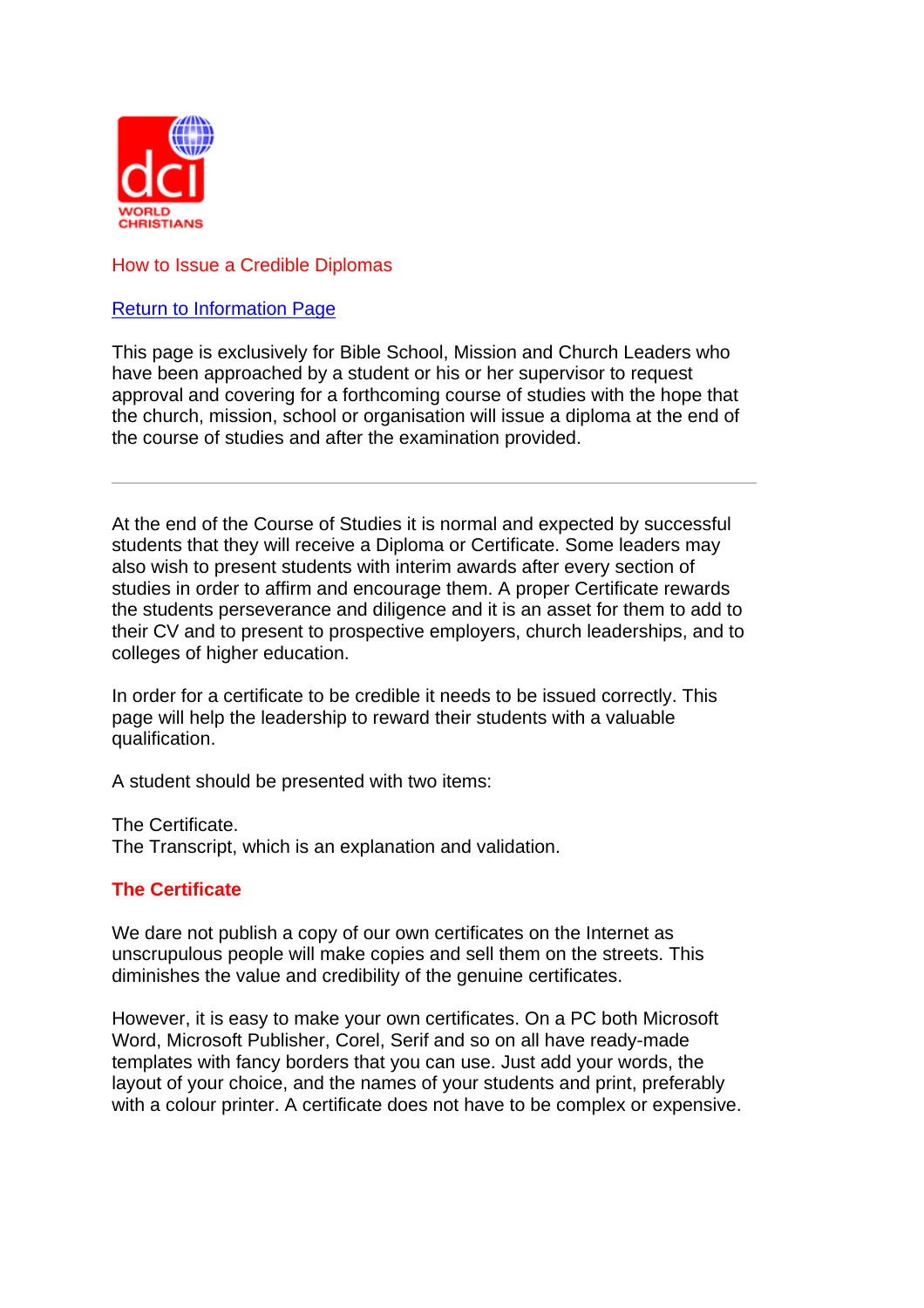You can buy ready made blank certificates at major stationery and paper suppliers in most large towns worldwide. One make is Decadry. You can also see examples and buy direct from the Internet. Two such major suppliers are:

## www.1atbusinesscards.com/index.html

## www.4paperplus.com

You may call your award a Certificate or Diploma of Biblical Studies if you wish. It should contain the title, a confirmation that <your student's name> has satisfactorily completed a supervised course of studies supplied by Dr. L H Norman at The DCI World Christians Network, England from <date> to <date> and has passed the Course examination, (with merit, or honours as necessary).

The Certificate should be signed in ink by two officials, dated, rubber stamped front and rear, and if a red wax or plastic seal can be attached to the front, so much the better. It should be presented in a hard Certificate holder or clear plastic folder or envelope to keep it clean.

# **The Transcript**

This is the validation for the Certificate and should be type-written on headed paper, each page rubber-stamped and initialled or signed by the pastor or School Principal. Anything less than this will be treated with suspicion by any examining body in the future. A second original should be kept by the School.

The transcript must contain the following:

1. Students full name, address, passport or ID card number and date of birth.

2. Students passport-size photo, glued to the page, rubber stamped over the edge.

- 3. Title of Course and Dates of Course.
- 4. Location of course, and name of the Course Leader or School Principal.
- 5. Name and full contact details for the student's supervisor.
- 6. List of all titles studied. See below for a ready made list to copy.
- 7. Confirmation of number of essays submitted with average mark gained.
- 8. Confirmation of number of practical assignments completed.

9. Date of Examination and the actual result.

10. Source of study material which is Dr. Les Norman, Th.D, M.Ph, DCI World Christians, PO Box 5091, Nottingham NG25 0DH, England.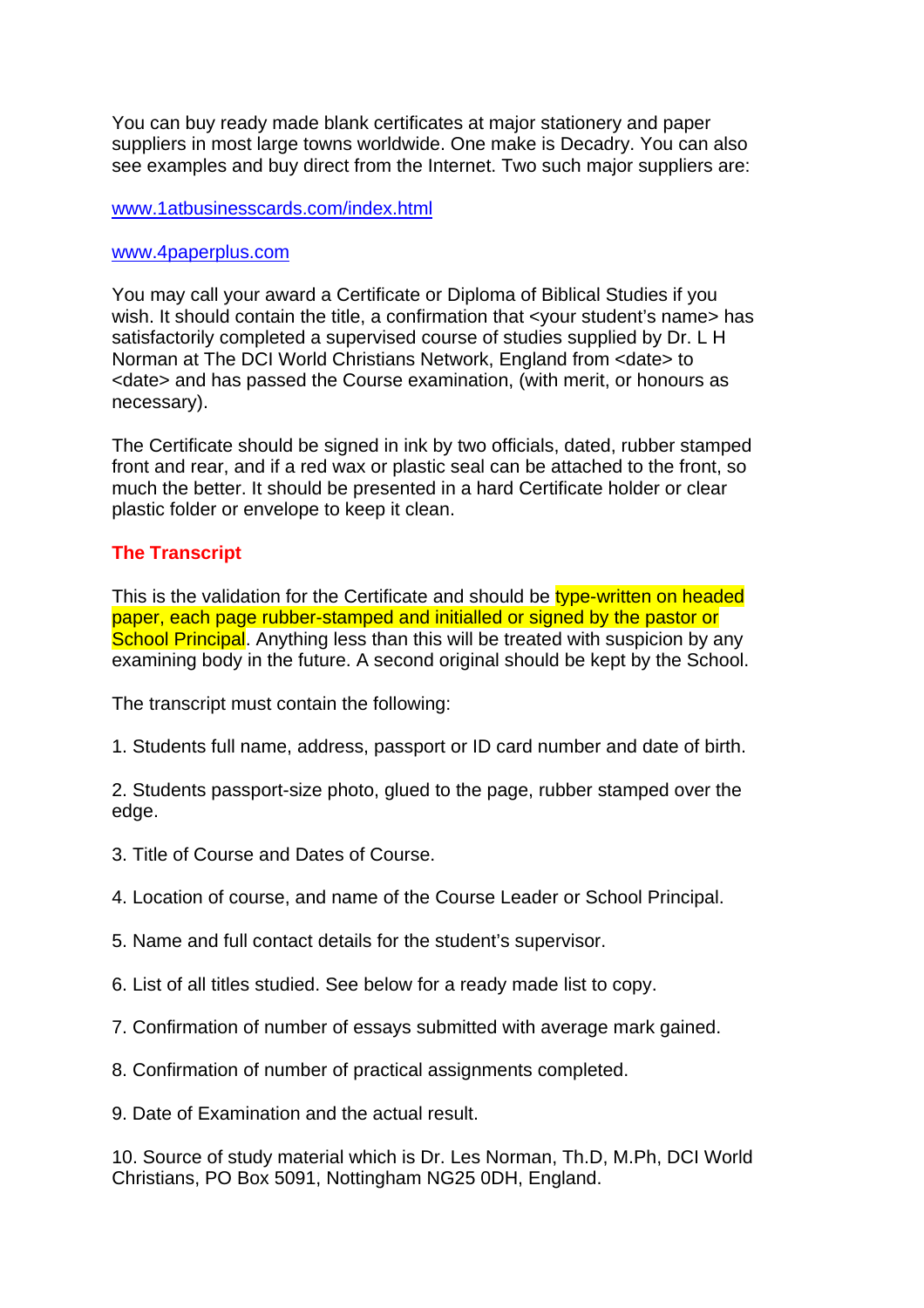11. The academic valuation.

This will be understood by a College or Higher Education or a University who may or may not allow academic credits to be considered towards a course of further study offered by them. Please note that no guarantee whatsoever should be given to any student that any University or College will automatically accept the values awarded by this Certificate or any other from an outside institution. However many colleges will certainly take these studies into account, especially with a credible transcript to accompany them.

" Dr. Les Norman, Th.D, M.Ph, of DCI World Christians in the UK, confirms that if the full Course were completed on their premises and under their supervision the actual classroom and study time would be as follows:

85 lessons at 1.5 classroom or study hours each = 127.5 hours. 85 written assignments at 3 hours each = 255 hours. 85 practical assignments at 2 hours each =170 hours. Total classroom and assignment clock hours = 552 hours.

The 552 total hours equals 34 credit hours. Therefore the academic valuation of this Certificate of Biblical Studies is said to be 34 semester credits."

This page is exclusively for Bible School, Mission and Church Leaders who have been approached by a student or his or her supervisor to request approval and covering for a forthcoming course of studies with the hope that the church, mission, school or organisation will issue a diploma at the end of the course of studies and after the examination provided.

Download this page in Word .doc format. Download this page in Abobe Acrobat .pdf format

Please write to me at this web page for any further advice or clarification.

*Dr. Les Norman.*

DCI World Christians, England January, 2003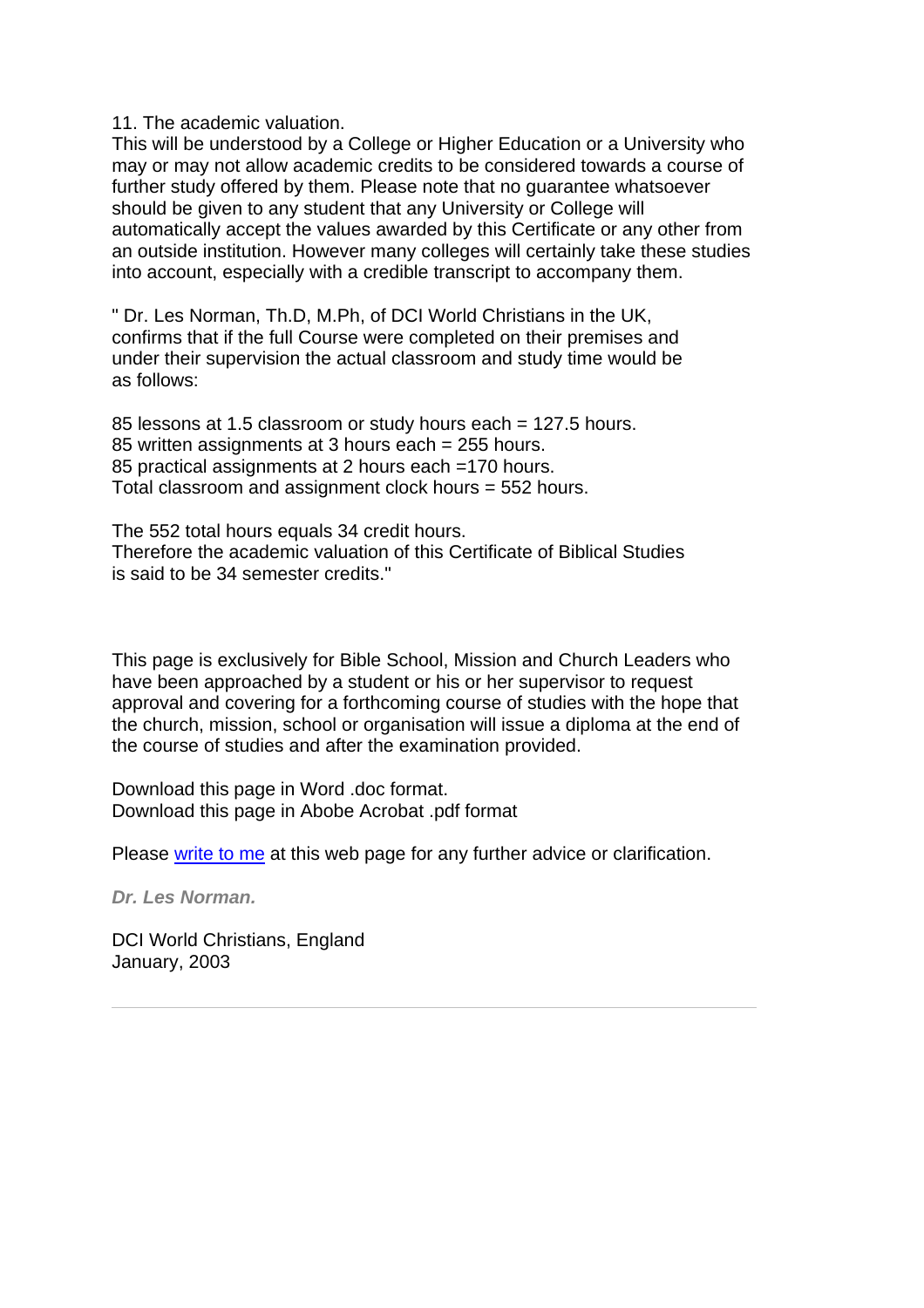#### **Appendix 1**

#### **The Full List of Titles**

1. Introduction to the Course

#### **Evangelism**

- 2. Good News
- 3. Ask God
- 4. Preparation
- 5. Lifestyle of the Evangelist
- 6. By All Means
- 7. Equipped
- 8. Signs and Wonders
- 9. Heal The Sick
- 10. Cast Out Demons

#### **Mission to the Ends of the Earth**

- 11. God's Plan For The World
- 12. The Great Commission
- 13. The Last Command
- 14. What Is Mission
- 15. God's Missions Promise
- 16. Finish The Task
- 17. Unreached Peoples
- 18. Reaching The Unreached
- 19. Jesus, God's Missionary
- 20. Raising Support

#### **Basic Christian Discipleship**

- 21. First Steps
- 22. Being Sure
- 23. The Holy Spirit
- 24. Prayer
- 25. The Word of God
- 26. Meditation
- 27. Hearing God's Voice
- 28. Worship
- 29. The Life of Faith
- 30. Vision
- 31. Abundant Life
- 32. Being Like Jesus
- 33. Holiness
- 34. Laying On of Hands
- 35. Suffering
- 36. Authority In The Church
- 37. Love
- 38. The Second Coming
- 39. The Christian Spending Scandal

### **God's Passion for the Poor**

- 40. Why Are the Poor, So Poor ?
- 41. Anointed For The Poor
- 42. True Fasting

### **Finances in God's Kingdom**

- 43. Eleventh Hour Workers
- 44. How Did Jesus Live ?
- 45. Fight Poverty
- 46. Moving From Famine to Abundance
- 47. The Currency of God's Kingdom
- 48. The Keys of God's Kingdom